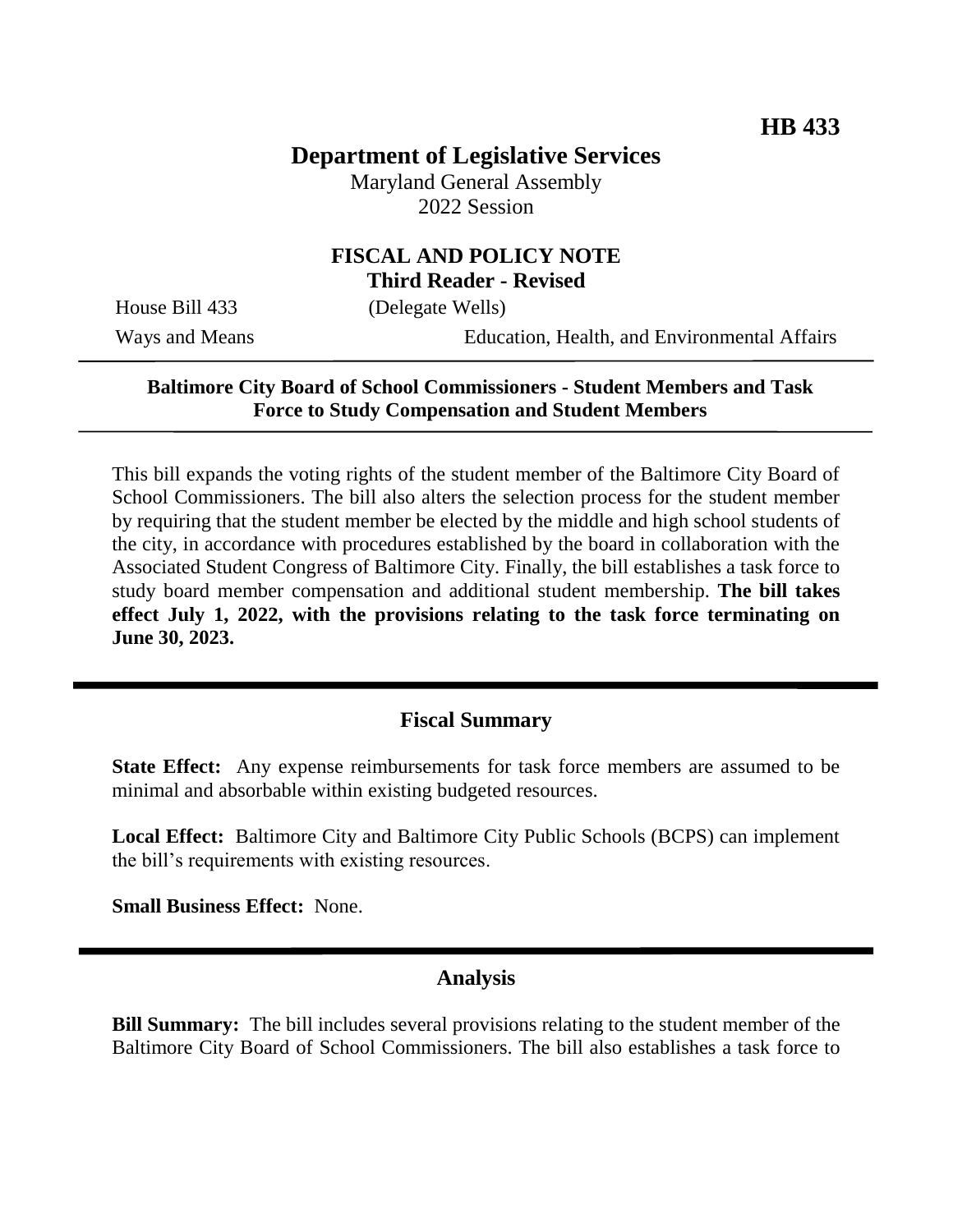study the compensation of board members and whether an additional student member should be added to the board.

# *Student Member*

Under the bill, the student board member must be a regularly enrolled junior or senior year student in BCPS. The voting rights of the student board member are expanded to include matters relating to capital and operating budgets; school closings, reopenings, and boundaries; and student disciplinary matters. The student board member is still prohibited from voting on matters relating to personnel and collective bargaining decisions. Additionally, the student board member may attend and participate in an executive session of the board.

## *Task Force*

The bill establishes the Task Force to Study Compensation and Student Members of the Baltimore City Board of School Commissioners. The Office of the Mayor of Baltimore City must provide staff for the task force. A member of the task force may not receive compensation but is entitled to reimbursement for expenses under the Standard State Travel Regulations. The task force must (1) study the compensation of all members of the board; (2) study the possibility and effect of adding a second student member to the board; and (3) make recommendations regarding the amount and revenue stream for any proposed compensation beginning in fiscal 2024. The task force must report its findings and recommendations to the Governor and General Assembly by April 1, 2023.

**Current Law:** The Baltimore City Board of School Commissioners consists of nine appointed members from the city at large and one student member. Members are appointed by the mayor and serve three-year terms.

The Baltimore City Board of School Commissioners is the only appointed school board in the State. There are 19 elected school boards and four hybrid boards. The **Appendix – Local Boards of Education Membership** shows the selection methods, terms of office, and membership of the 24 local boards of education.

Beginning with the 2022 general election, the board will be restructured as a hybrid board with two members elected from the city at large, nine members appointed by the mayor, and one student member. Elected members will serve a four-year term, whereas appointed members will serve a three-year term.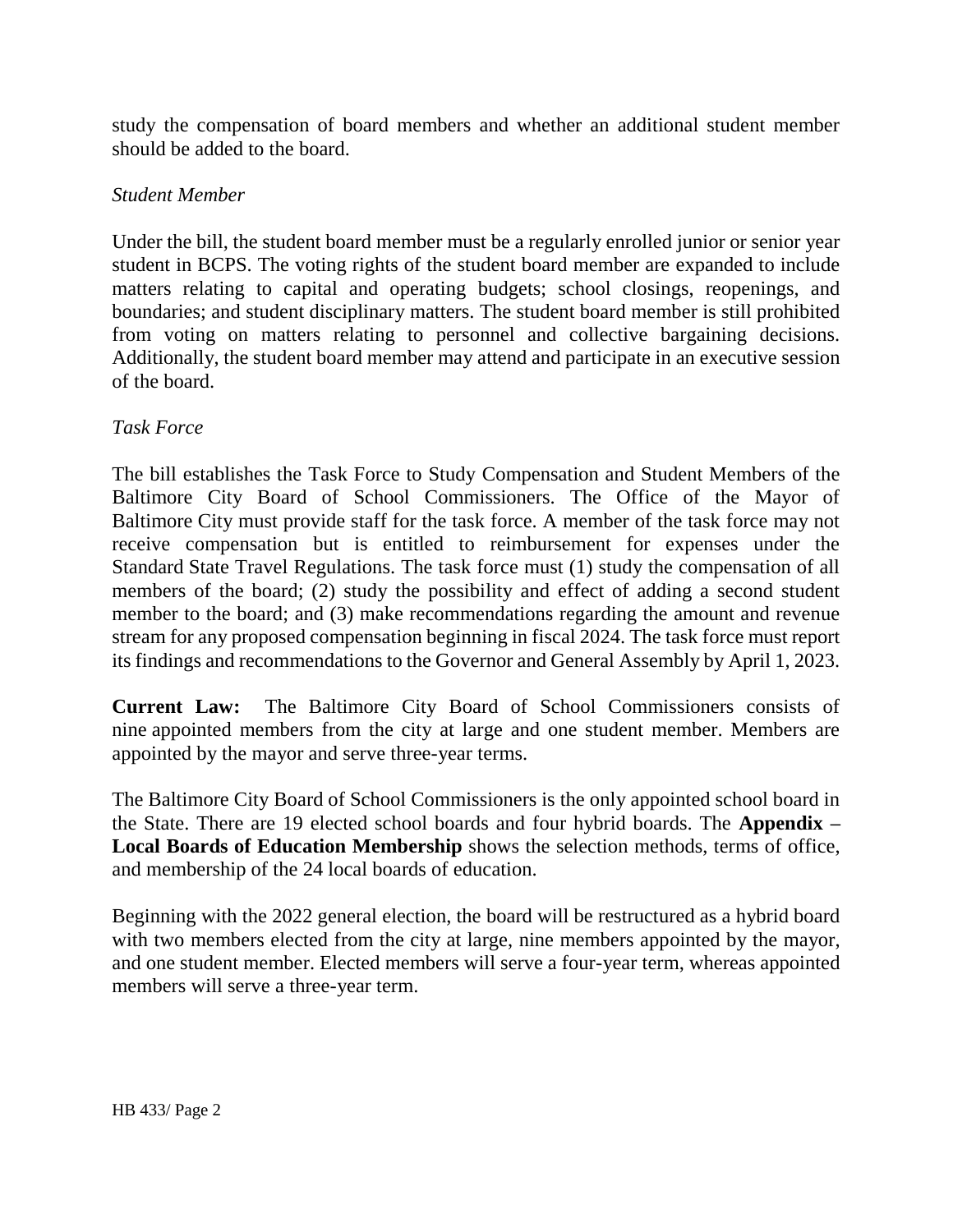#### *Student Member*

Under current law, the student member must be a student enrolled in BCPS. The student member must be selected by the Associated Student Congress of Baltimore City and may not serve more than two consecutive one-year terms.

Student members may vote on all matters before the board except those relating to (1) personnel; (2) capital and operating budgets; (3) school closings, reopening, and boundaries; (4) collective bargaining decisions; (5) student disciplinary matters; and (6) appeals to the board relating to suspension or dismissal of teachers, principals, and other professional personnel. The student member may not attend or participate in an executive or special session of the board.

#### *Compensation*

Each member of the board serves without compensation.

# **Additional Information**

**Prior Introductions:** None.

**Designated Cross File:** SB 157 (Senator Carter) - Education, Health, and Environmental Affairs.

**Information Source(s):** Baltimore City; Baltimore City Public Schools; Department of Legislative Services

| <b>Fiscal Note History:</b> | First Reader - February 8, 2022         |
|-----------------------------|-----------------------------------------|
| fnu2/hlb                    | Third Reader - March 24, 2022           |
|                             | Revised - Amendment(s) - March 24, 2022 |

Analysis by: Michael E. Sousane Direct Inquiries to:

(410) 946-5510 (301) 970-5510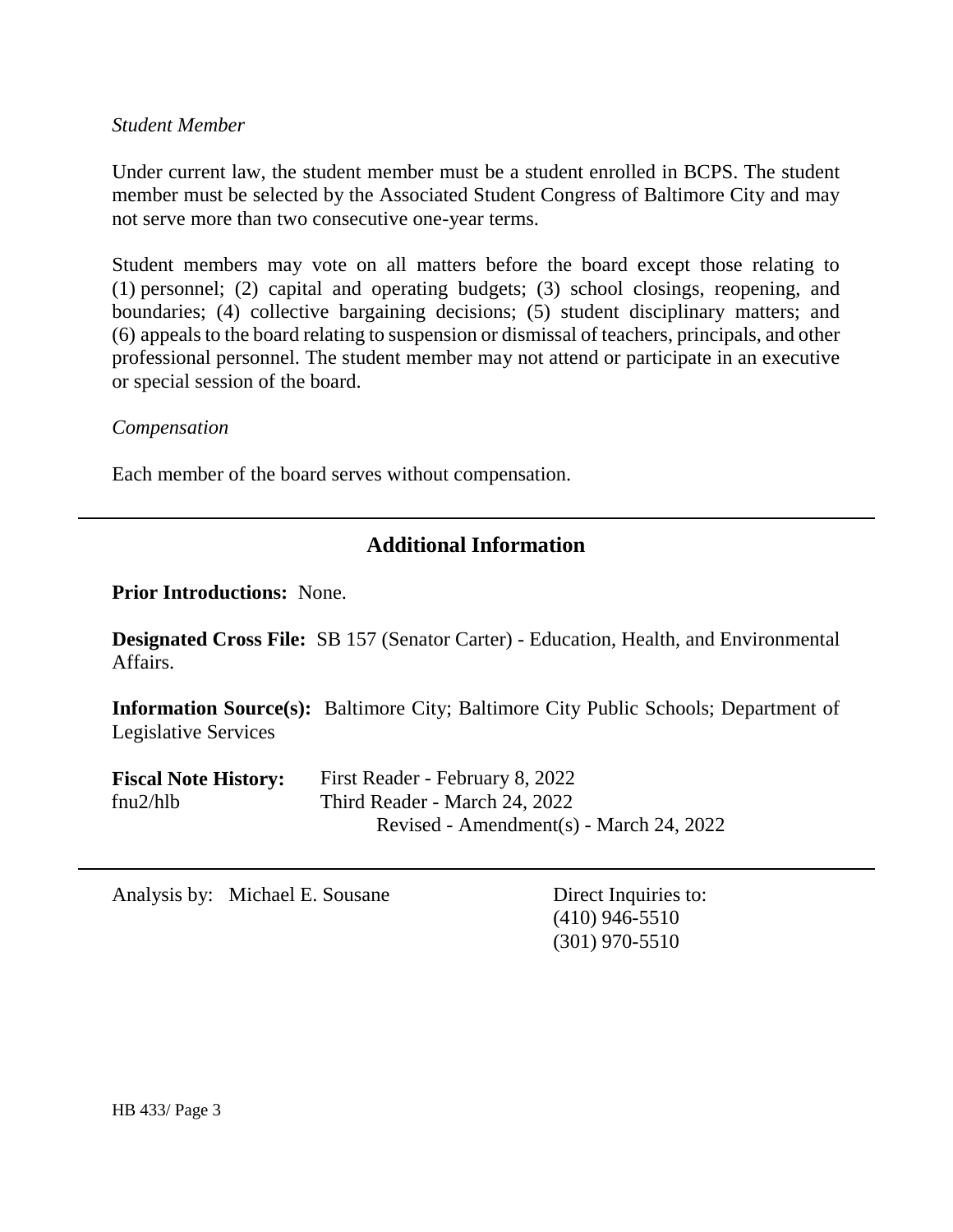# **Appendix – Local Boards of Education Membership**

#### **Membership**

The composition of the local boards of education varies, with members serving three- to four-year terms. Nineteen counties have elected school boards, four counties have combined appointed/elected school boards, and one school board consists of appointed members only, until the 2022 general election when it will become an appointed/elected school board. Twenty-two boards have student members but only eight boards allow student members to vote, which generally excludes collective bargaining and other personnel and budgetary decisions. **Exhibit 1** shows the selection methods, terms of office, and membership of the 24 local school boards.

# **Exhibit 1 Local Boards of Education As of January 2022**

| <b>School System</b>        | Number of<br><b>Members</b> | <b>Term</b> |     | <b>Means of Selection</b> <sup>1</sup>                                                                             |
|-----------------------------|-----------------------------|-------------|-----|--------------------------------------------------------------------------------------------------------------------|
| Allegany                    | 6                           | 4 years     | E   | 5 from county at large<br>1 student (nonvoting, one-year term)                                                     |
| Anne Arundel <sup>2</sup>   | 8                           | 4 years     | E   | 7 from councilmanic districts<br>1 student (one-year term)                                                         |
| Baltimore City <sup>3</sup> | 10                          | 3 years     | A   | 9 from city at large<br>1 student (one-year term)                                                                  |
| Baltimore <sup>4</sup>      | 12                          | 4 years     | A/E | 4 from county at large (appointed)<br>7 from councilmanic districts (elected)<br>1 student (one-year term)         |
| Calvert                     | 6                           | 4 years     | E   | 2 from county at large<br>3 from commissioner districts<br>1 student (nonvoting, one-year term)                    |
| Caroline                    | 7                           | 4 years     | A/E | 3 elected from school board districts<br>2 appointed from county at large<br>2 students (nonvoting, one-year term) |
| Carroll                     | 11                          | 4 years     | E   | 5 from county at large<br>5 commissioners ex officio (nonvoting)<br>1 student (nonvoting, one-year term)           |

HB 433/ Page 4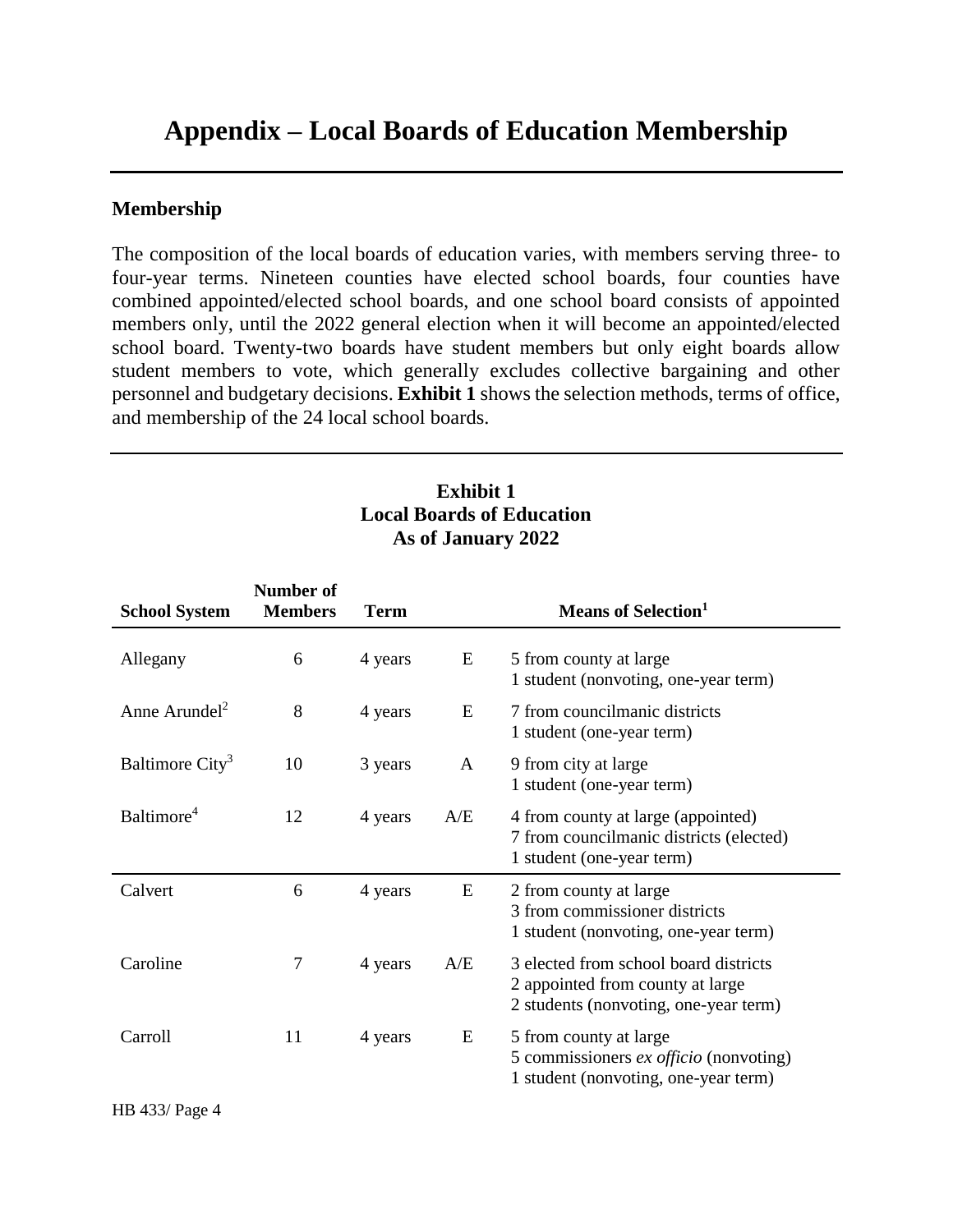| <b>School System</b>         | Number of<br><b>Members</b> | <b>Term</b> |           | <b>Means of Selection</b> <sup>1</sup>                                                                                                            |
|------------------------------|-----------------------------|-------------|-----------|---------------------------------------------------------------------------------------------------------------------------------------------------|
| Cecil                        | 6                           | 4 years     | E         | 5 from commissioner districts<br>1 student (nonvoting, one-year term)                                                                             |
| Charles $5$                  | 10                          | 4 years     | ${\bf E}$ | 1 from county at large<br>8 from commissioner districts<br>1 student (one-year term)                                                              |
| Dorchester                   | 7                           | 4 years     | E         | 5 from councilmanic districts<br>2 students (nonvoting, one-year term)                                                                            |
| Frederick                    | 8                           | 4 years     | E         | 7 from county at large<br>1 student (nonvoting, one-year term)                                                                                    |
| Garrett                      | 6                           | 4 years     | E         | 2 from county at large<br>3 from commissioner districts<br>1 student (nonvoting, one-year term)                                                   |
| Harford                      | 11                          | 4 years     | A/E       | 6 elected from councilmanic districts<br>3 appointed from county at large<br>1 superintendent ex officio (nonvoting)<br>1 student (one-year term) |
| Howard                       | 8                           | 4 years     | E         | 2 from county at large<br>5 from councilmanic districts<br>1 student (one-year term)                                                              |
| Kent <sup>6</sup>            | 6                           | 4 years     | E         | 5 from county at large<br>1 student (nonvoting, one-year term)                                                                                    |
| Montgomery                   | 8                           | 4 years     | E         | 2 from county at large<br>5 from school districts<br>1 student (one-year term)                                                                    |
| Prince George's <sup>7</sup> | 14                          | 4 years     | A/E       | 9 elected from school board districts<br>4 appointed by county<br>1 student (one-year term)                                                       |
| Queen Anne's                 | 7                           | 4 years     | E         | 1 from county at large<br>4 from commissioner districts<br>2 students (nonvoting, one-year term)                                                  |
| St. Mary's                   | 6                           | 4 years     | E         | 1 from county at large<br>4 from commissioner districts<br>1 student (nonvoting, one-year term)                                                   |
| Somerset                     | 5                           | 4 years     | E         | All from commissioner districts                                                                                                                   |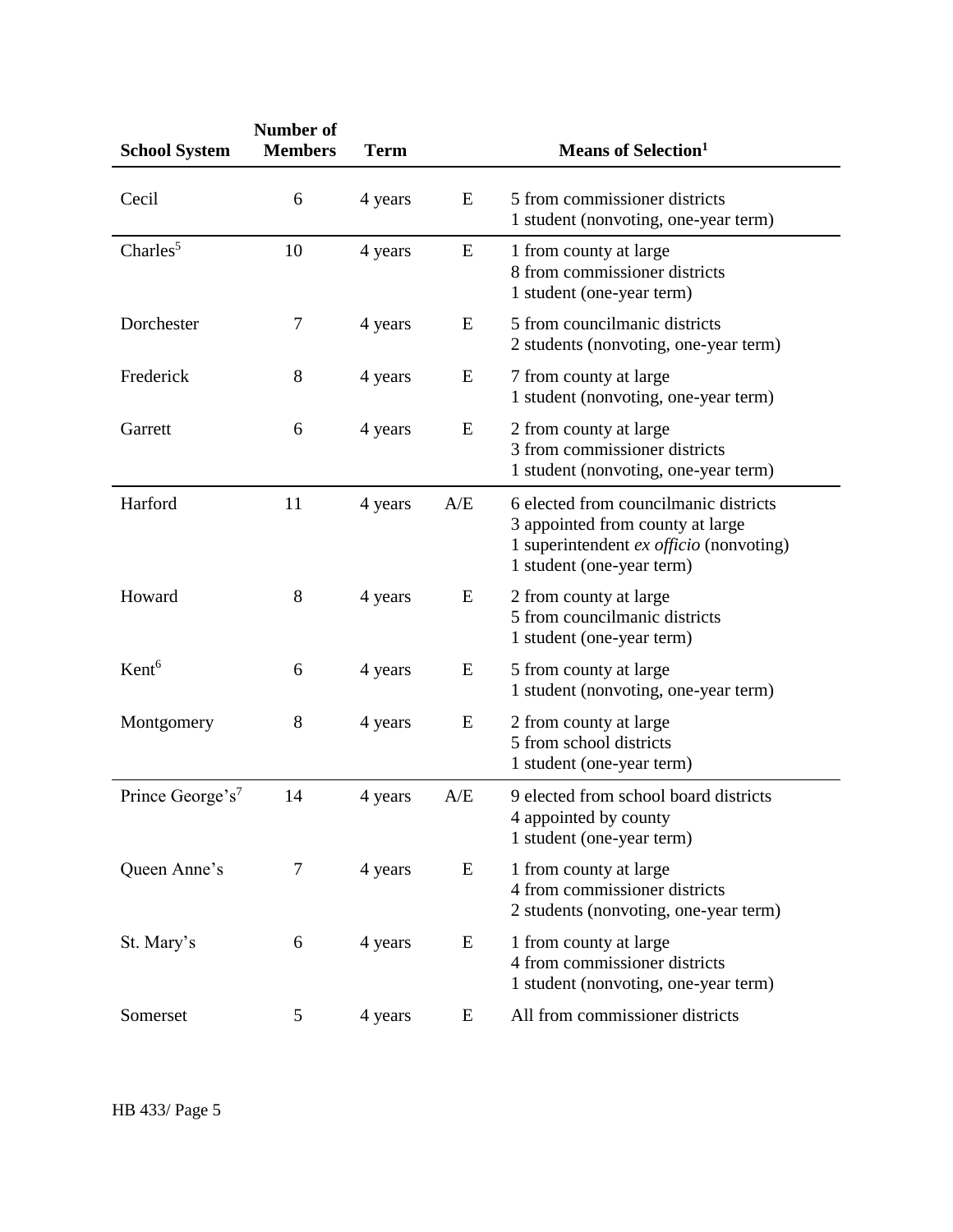| <b>School System</b>    | Number of<br><b>Members</b> | Term    |   | Means of Selection <sup>1</sup>                                        |
|-------------------------|-----------------------------|---------|---|------------------------------------------------------------------------|
| Talbot                  | 9                           | 4 years | E | 7 from school board districts<br>2 students (nonvoting, one-year term) |
| Washington <sup>8</sup> | 8                           | 4 years | E | 7 from county at large<br>1 student (nonvoting, one-year term)         |
| Wicomico <sup>9</sup>   |                             | 4 years | E | 5 from councilmanic districts<br>2 from county at large                |
| Worcester               | 10                          | 4 years | E | 7 from commissioner districts<br>3 students (nonvoting, one-year term) |

 ${}^{1}$ A = Appointed by Governor, except in Baltimore City, where board is appointed by the mayor;  $E = E$ lected; and  $A/E =$  Combined appointed by Governor and elected board, except in Prince George's County. Entries for local boards that are at any point in the process of transitioning between means of selection reflect the final state the board will be in once the transition fully takes effect.

<sup>2</sup>Chapter 473 of 2017 restructured the Anne Arundel County Board of Education from a nine-member appointed board to an eight-member elected board consisting of seven elected members (one from each of the seven councilmanic districts on a nonpartisan basis) and one student member. The terms of the elected members are staggered; four members were elected at the 2018 general election and three members were elected at the 2020 general election as the terms of previously appointed board members expired. In this manner, the elected board is phased-in. The members elected in November 2018 serve a six-year term, while the members elected in 2020 serve a four-year term. Thus, beginning in 2024, all members must stand for election. An elected member of the board generally serves a four-year term beginning on the first Monday in December after the member's election and until a successor is elected and qualifies.

<sup>3</sup>Chapter 593 of 2017 repealed the role of the Governor in making appointments to the Baltimore City Board of School Commissioners; it also repealed the Governor's role in filling board vacancies and removing board members. As a result, board members are appointed solely by the Mayor of Baltimore City until the appointed/elected board established by the legislation is executed at the 2022 general election. Chapter 593 also established the Baltimore City Public School Board Community Panel (which the mayor must convene) and specified its membership. The purpose of the panel is to select nominees to be recommended to the mayor as qualified candidates for appointment to the board (including candidates for vacancies). If the mayor elects not to appoint a member or to fill a vacancy from a list submitted by the panel, the mayor must reconvene the panel to submit additional names of qualified candidates. Beginning with the 2022 general election, the board will be restructured as a hybrid board with two members elected from the city at large, nine members appointed by the mayor, and one student member. Elected members will serve a four-year term whereas appointed members will serve a three-year term.

<sup>4</sup>Chapters 480 and 481 of 2014 restructured the Baltimore County Board of Education from a 12-member appointed board (including 1 student member) to a 12-member board consisting of 4 at-large members appointed by the Governor, 7 nonpartisan members each elected from one of 7 councilmanic districts, and a student member. The elected members were elected at the general election in November 2018 and serve four-year terms. In addition, Chapters 480 and 481 established the Baltimore County Nominating Commission. Generally, the commission is responsible for submitting to the Governor at least two names for each vacancy on the board. The commission consists of 19 members of the county and must reflect the